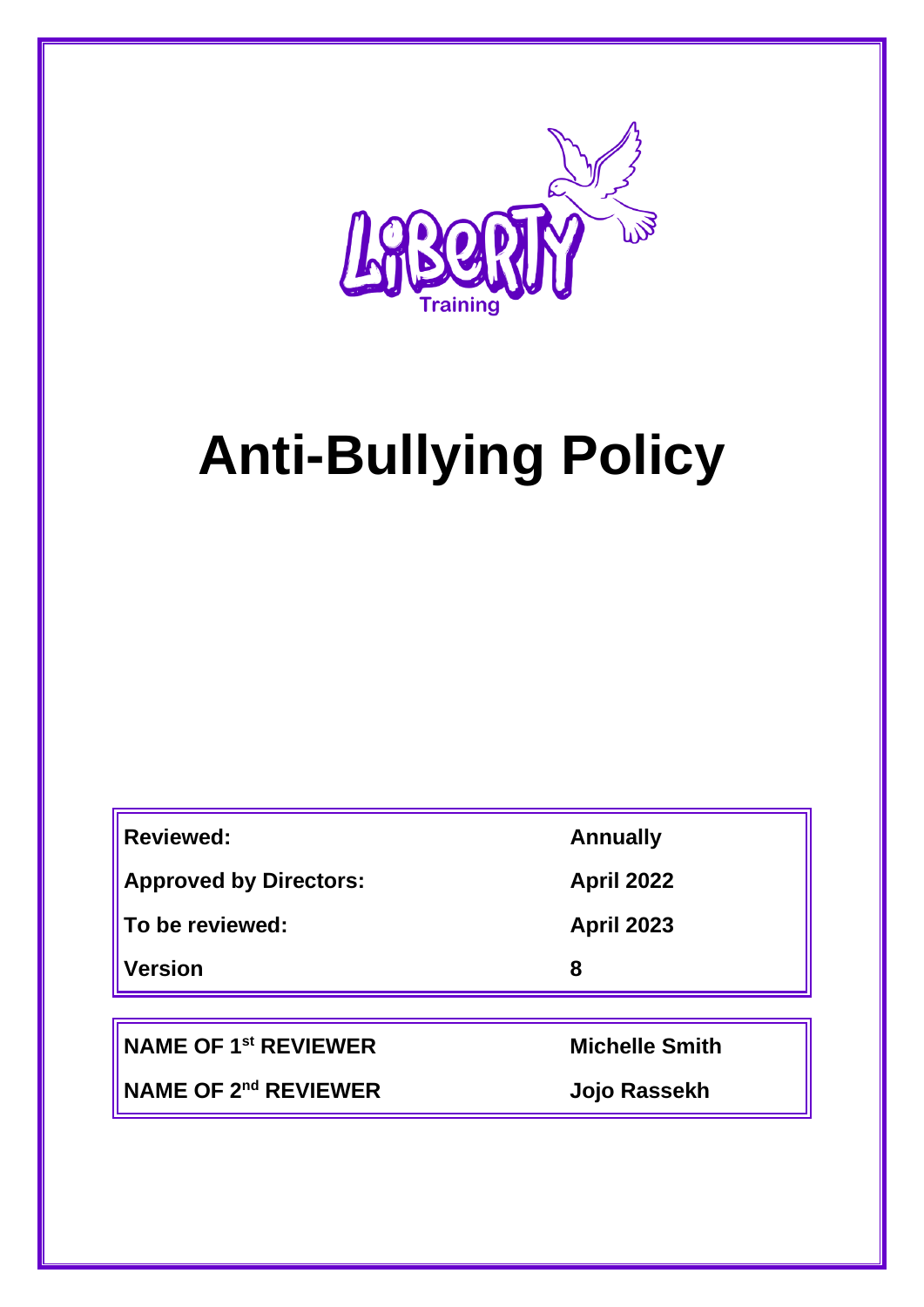# **Contents**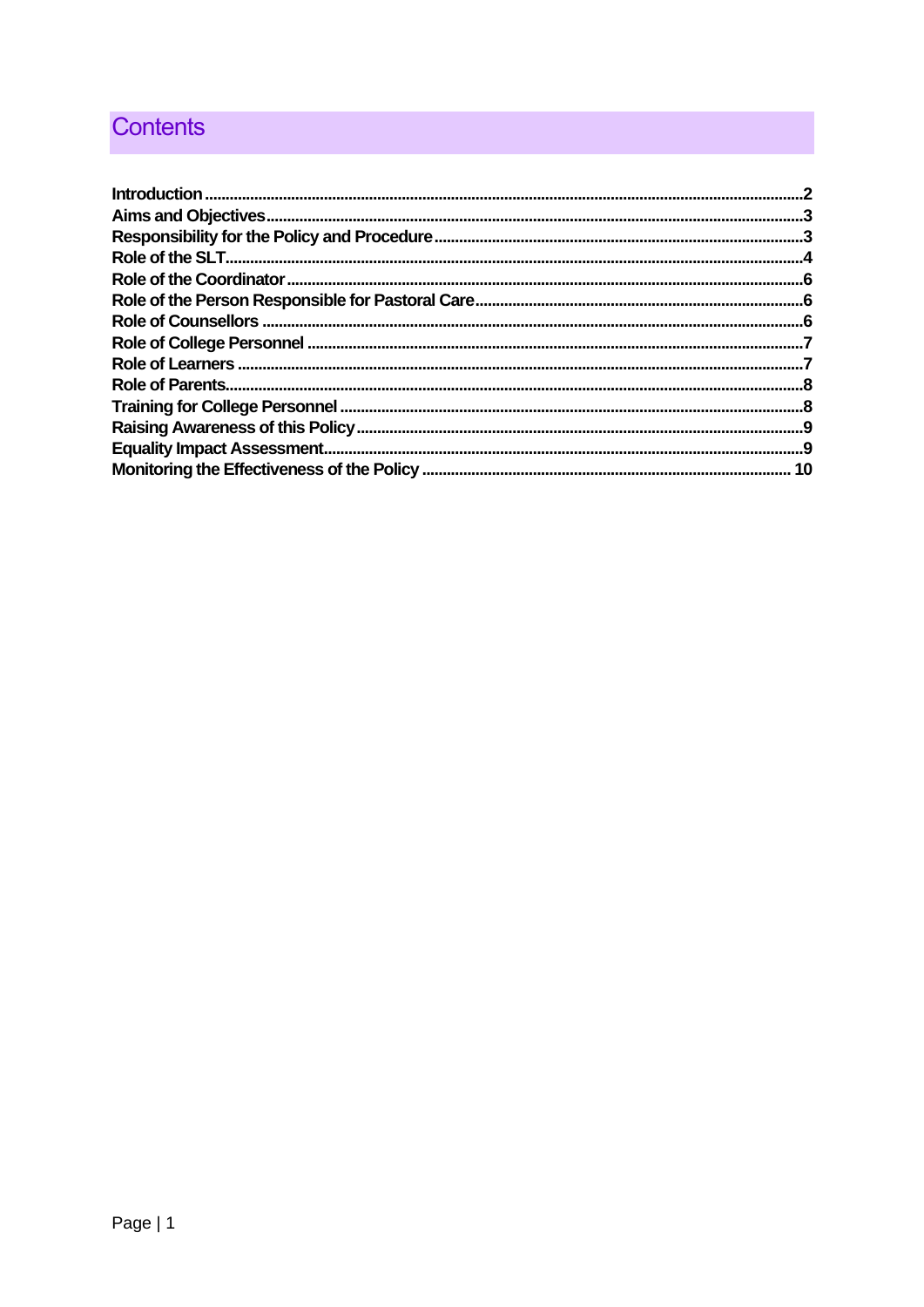## <span id="page-2-0"></span>**Introduction**

We believe this policy should be a working document that is fit for purpose, represents the college ethos, enables consistency and quality across the college.

We believe "bullying is behaviour by an individual or group, repeated over time, that intentionally hurts another individual or group either physically or emotionally. Bullying can take many forms (for instance, cyber-bullying via text messages, social media or gaming, which can include the use of images and video) and is often motivated by prejudice against particular groups, for example on grounds of race, religion, gender, sexual orientation, special educational needs or disabilities, or because a child is adopted, in care or has caring responsibilities. It might be motivated by actual differences between children, or perceived differences". (DfE)

We have a duty of care to protect learners from bullying as part of our responsibility to provide a safe, secure, caring and friendly college environment for all the young people in order to protect them from those who wish to deliberately hurt them either physically or emotionally. We believe all our safeguarding procedures are in line with current legislation and advice, including Keeping Children Safe in Education 2021, and that we promote the welfare of all young people in our care.

We are aware that bullying is not a criminal offence, but we will report to the police any incident of violence or assault, theft of college equipment or personal belongings, repeated incidents of harassment or victimisation or hate crimes.

We work hard to eliminate all forms of bullying, to keep records of all incidents of bullying and the different types of bullying that occur in this college.

We acknowledge that if bullying is left unaddressed it can have a devastating effect on individuals. It can be a barrier to their learning and have serious consequences for their mental health not only in childhood but also into adulthood.

We are aware that bullying can cause anxiety, depression, hyperactivity and behavioural problems but the results from recent research that anxiety and depression caused by childhood bullying decreases over a period of time. Bullying does cause suffering but the impact on mental health decreases over time, so that children are able to recover in the medium term. Research results also show the potential for resilience in children exposed to bullying.

We work hard to prevent bullying from happening and to support learners who have been bullied by having in place resilience processes in order to help their recovery. We will provide counselling, engage with parents, if necessary, refer to the local authority's children's services or complete a Common Assessment Framework or refer to the Child and Adolescent Mental Health Services. All support will be reviewed and improved if necessary. It is very important to work with parents and to keep them well informed at all stages.

We believe it is our moral and legal duty to protect LGBTQ learners and college personnel from all forms of bullying and to educate all learners about the important role that LGBTQ people play in society. All forms of homophobic and transphobic bullying must be challenged, dealt with and recorded.

We believe by creating a safe, secure and caring college environment we will encourage all learners to report any incident of bullying to a member of the college personnel. We are aware that under Sections 90 and 91 of the Education and Inspections Act 2006 that we have the power to discipline learners for misbehaving off the college premises such as on college or public transport, outside local shops or in a town or village centre. All reported incidents of bullying outside college will be investigated and acted on.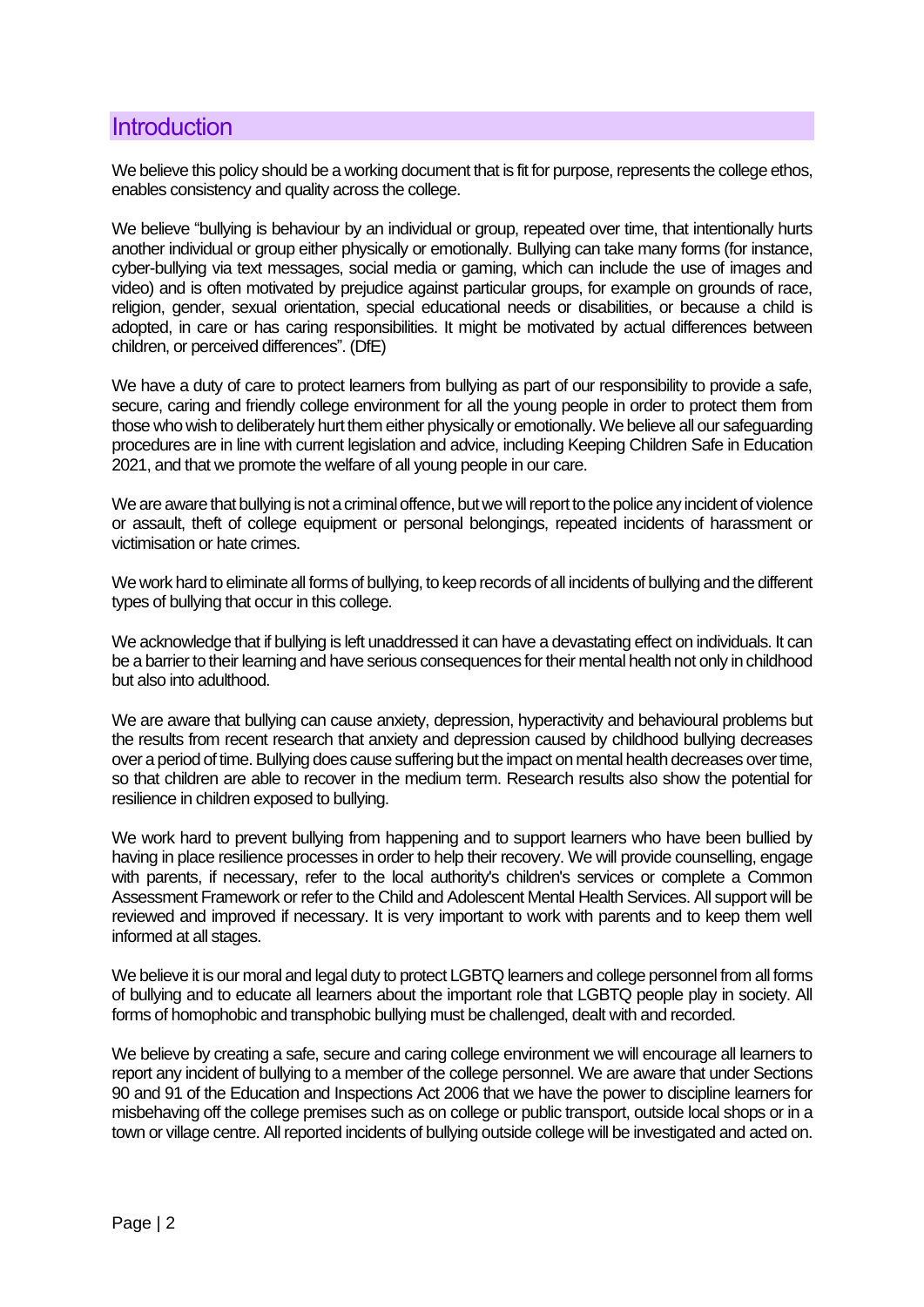Under no circumstances will we tolerate any form of bullying and all incidents of bullying will be dealt with promptly and effectively as we wish to promote the wellbeing of all learners.

We work hard to demonstrate the effectiveness of this policy by ensuring all incidents of bullying are investigated, are dealt with and the outcome of each incident.

We believe we can achieve this by ensuring strategies are regularly reviewed; by creating a safe, secure and caring college environment; by involving learners and parents; by teaching anti-bullying through the curriculum; by organising anti-bullying events; by effectively training college personnel; by working with the local community; by dealing with all reported cases of bullying; by having in place an effective reporting system; by celebrating effective preventative strategies; and by ensuring all college personnel are aware of this policy and use it as a working document referred to when dealing with incidents of bullying.

We wish to work closely with the Youth Participation Group and to hear their views and opinions as we acknowledge and support Article 12 of the United Nations Convention on the Rights of the Child that learners should be encouraged to form and to express their views.

We as a college community have a commitment to promote equality. Therefore, an equality impact assessment has been undertaken and we believe this policy is in line with the Equality Act 2010.

We all have a responsibility to ensure equality permeates into all aspects of college life and that everyone is treated equally irrespective of age, disability, gender reassignment, marriage and civil partnership, pregnancy and maternity, race, religion or belief, sex and sexual orientation. We want everyone connected with this college to feel safe, secure, valued and of equal worth.

We acknowledge the findings of the Race Disparity Audit that clearly shows how people of different ethnicities are treated across the public services of health, education, employment and the criminal justice system.

The educational section of the audit that covers differences by region; attainment and economic disadvantage; exclusions and abuse; and destinations, has a significant importance for the strategic planning of this college. We believe it is essential that this policy clearly identifies and outlines the roles and responsibilities of all those involved in the procedures and arrangements that is connected with this policy.

## <span id="page-3-0"></span>Aims and Objectives

- To protect learners from bullying as part of our responsibility to provide a safe, secure, caring and friendly college environment for all learners.
- To look out for all signs of bullying and to take the appropriate action to stop it.
- To develop a college environment that is both safe and secure for all learners.
- To have in place established systems that will deal with incidents of bullying.
- To develop confident young people who will notify staff of any incident of bullying.
- To inform everyone connected with the college of the college's anti-bullying policy.
- To ensure compliance with all relevant legislation connected to this policy.
- To work with other colleges and the local authority to share good practice in order to improve this policy.

## <span id="page-3-1"></span>Responsibility for the Policy and Procedure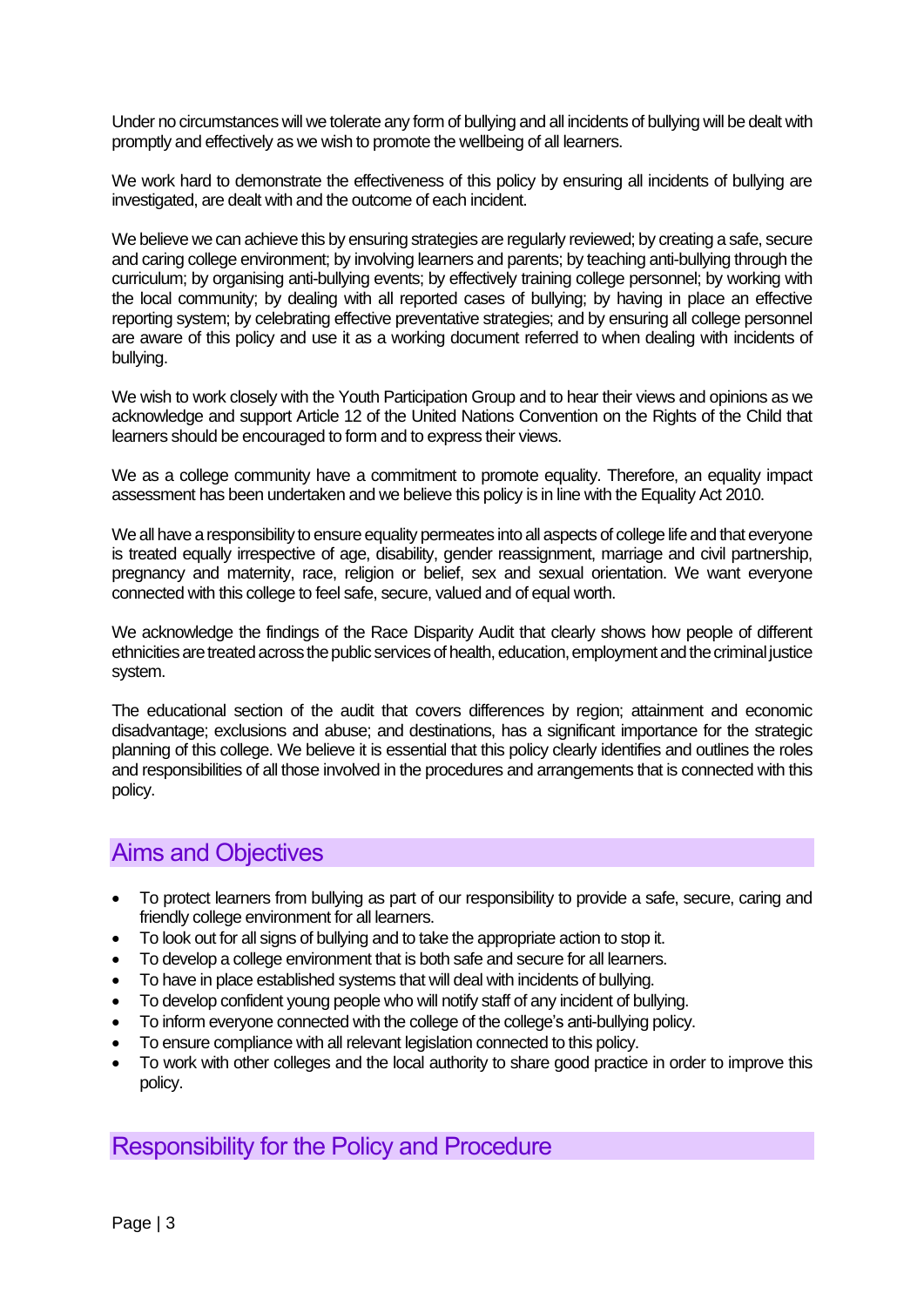### **Role of the Directors**

The Directors will not condone any bullying and have:

- appointed a member of staff to be responsible for promoting positive learner behaviour;
- appointed a member of SLT to be responsible for Pastoral Care;
- appointed independent counsellors to be responsible for counselling learners;
- delegated powers and responsibilities to the SLT to eliminate all forms of bullying, to keep records of all incidents of bullying and the different types of bullying;
- delegated powers and responsibilities to the SLT to ensure all college personnel and visitors to the college are aware of and comply with this policy;
- responsibility for ensuring that the college complies with all equalities legislation;
- responsibility for ensuring this policy and all policies are maintained and updated regularly;
- responsibility for ensuring all policies are made available to parents;
- the responsibility of involving the YPG in the development, approval, implementation and review of this policy;
- worked with the YPG, college personnel and parents to agree a definition of bullying;
- the responsibility of involving the YPG in:
	- − discussing improvements to this policy during the college year;
	- − organising surveys to gauge the thoughts of all learners;
	- − reviewing the effectiveness of this policy with SLT
- responsibility for the effective implementation, monitoring and evaluation of this policy.

## <span id="page-4-0"></span>Role of the SLT

#### **The SLT will:**

- under Section 157 of the Education and Inspections Act 2006 encourage good behaviour, the respect for others and endeavour to prevent all forms of bullying among learners;
- ensure that the college follows Keeping Children Safe In Education 2021 guidelines in the development of this policy;
- work in conjunction with the Directors to ensure all college personnel, learners and parents are aware of and comply with this policy;
- implement this policy;
- work to create a safe, secure, caring and friendly college environment for all learners;
- ensure risk assessments are:
	- − in place and cover all aspects of this policy;
	- − accurate and suitable;
	- − reviewed annually;
	- − easily available for all college personnel.
- ensure college personnel have a clear understanding of the extent and nature of bullying that may take place in college;
- work hard with college personnel to create an ethos of good behaviour;
- encourage college personnel to 'proactively gather intelligence about issues between learners which might provoke conflict and develop strategies to prevent bullying occurring in the first place';
- ensure that the curriculum helps to deal with anti-bullying;
- investigate all reported incidents of bullying;
- ensure that all learners understand that bullying is wrong;
- ensure that all parents aware of this policy and that we do not tolerate bullying;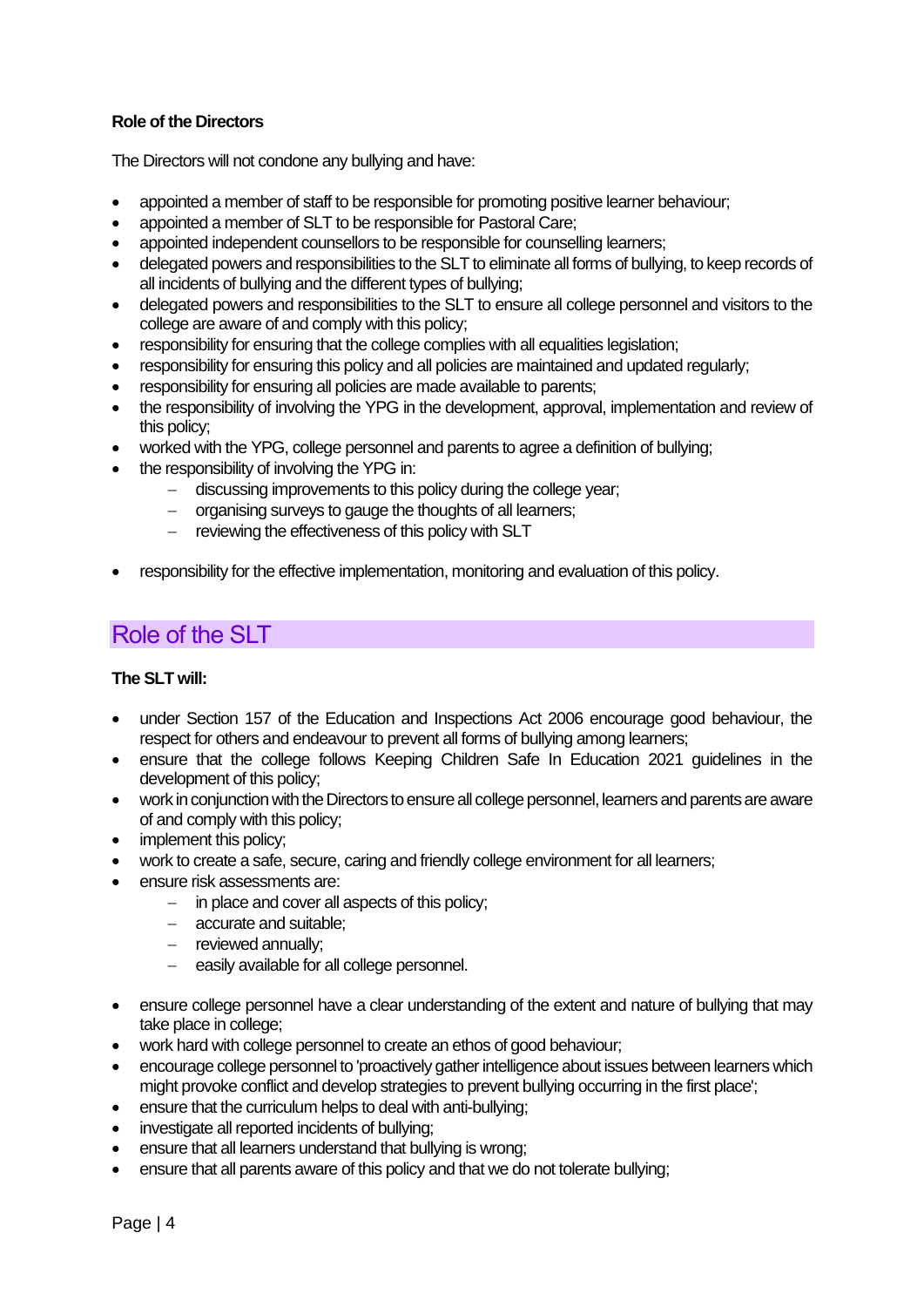- raise awareness of bullying with learners, parents, college personnel on the grounds of protected characteristics;
- consult with learners and parents to identify the extent and nature of bullying in the college;
- inform parents of any incident of bullying and how it has been dealt with;
- ensure college personnel report and record incidents of bullying:
- ensure records of all incidents of bullying are:
	- − stored in a secure place;
	- − kept for a specific period of time;
	- − kept in a central log in order to build up a picture of concerns of individual learners and in identifying patterns of behaviour;
	- kept in a uniform and systematic way;
	- kept as well as specific types of bullying and their outcomes:
	- − used to effectively track learners through college;
- ensure counselling and support mechanisms are in place to help those who have been bullied;
- ensure all perpetrators of bullying are given time to discuss why they have bullied and why their actions were wrong;
- discuss with YPG:
	- − A definition for bullying.
	- − Are learners aware of this policy?
	- − How can bullying be effectively dealt with?
	- − How good are college personnel in dealing with incidents of bullying?
	- − How good are college personnel in identifying the symptoms of bullying amongst learners?
- support any learner who has been bullied;
- encourage any bully to change their behaviour;
- impose sanctions on any learner who continues to bully;
- consider permanent exclusion in the most serious incidents of bullying;
- make effective use of relevant research and information to improve this policy;
- work closely with external agencies to support learners who experience bullying;
- work with anti-bullying organisations when dealing with certain forms of bullying;
- ensure effective supervision is in place between lessons, break times and lunchtimes;
- work with the wider community to deal with bullying that takes place outside college;
- deal with any form of bullying that takes place to and from college;
- proactively work with the police, parents/carers and the local community to help reduce local tensions;
- work closely with the coordinator;
- provide leadership and vision in respect of equality;
- provide guidance, support and training to all staff;
- monitor the effectiveness of this policy by monitoring:
	- − the number of recorded incidents in an academic year;
	- − the types of bullying that occur in an academic year;
	- − how swiftly incidents of bullying are dealt with
- report termly the number of incidents of bullying and the outcomes to the Directors;
- annually report to the Directors on the success and development of this policy.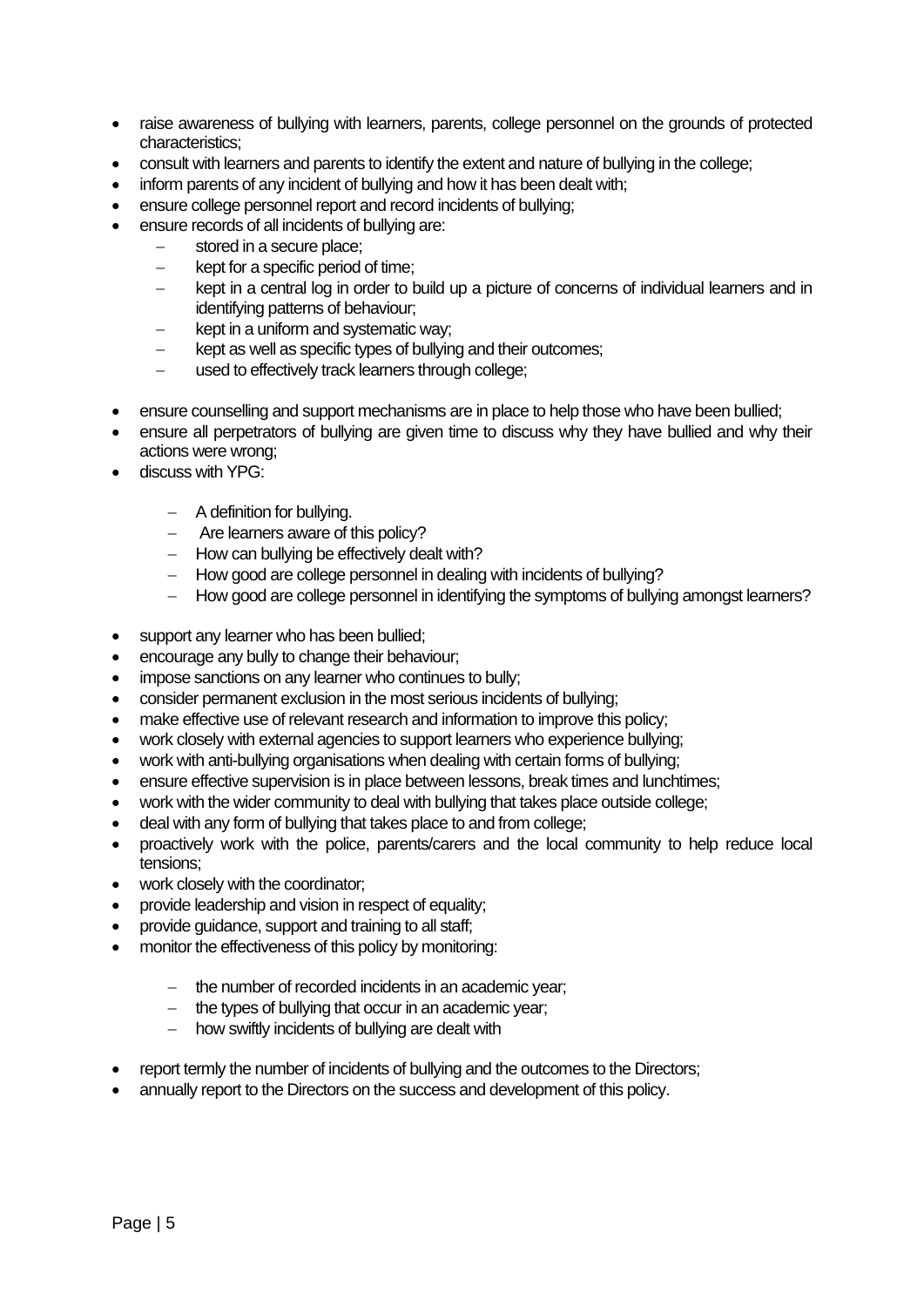# <span id="page-6-0"></span>Role of the Coordinator

#### **The coordinator will:**

- lead the development of this policy and all linked polices throughout the college;
- work closely with the Directors and SLT;
- provide guidance and support to all college personnel to understand the signs or behaviour of someone being bullied;
- work with learners to determine those parts of the college where they do not feel safe;
- have in place good systems at breaktime and lunchtime to reduce the risk of bullying;
- plan opportunities in the curriculum to discuss issues related to the protected characteristics;
- build learners' resilience to bullying;
- develop philosophy sessions to provide learners with opportunities to discuss equality and diversity;
- work closely with external agencies to support learners who experience bullying;
- collaboratively work with other colleges to identify common issues related to the protected characteristics;
- make effective use of relevant research and information to improve this policy;
- keep up to date with new developments and resources;
- provide training for all staff on induction and when the need arises;
- help counsel learners who have been bullied and those who use bullying behaviour;
- review and monitor:
- annually report to the Directors on the success of this policy.

# <span id="page-6-1"></span>Role of the Person Responsible for Pastoral Care

#### **The coordinator will:**

- create and establish a pastoral care programme to assist the needs of all learners;
- lead the development of this policy throughout the college:
- work closely with the Directors and SLT;
- ensure the Safeguarding policy protects all learners from physical, intellectual, moral, emotional harm;
- assist in establishing and maintaining good communication between college, parents/carers and external agencies;
- make effective use of relevant research and information to improve this policy;
- provide guidance and support to all staff;  $\clubsuit$  provide training for all staff on induction and when the need arises;
- keep up to date with new developments and resources;
- undertake risk assessments when required;
- review and monitor:
- annually report to the Directors on the success and development of this policy.

## <span id="page-6-2"></span>Role of Counsellors

Liberty uses external counsellors to provide emotional support for our learners.

### **Counsellors will:**

- provide support for learners who have been bullied;
- be trained and qualified in counselling: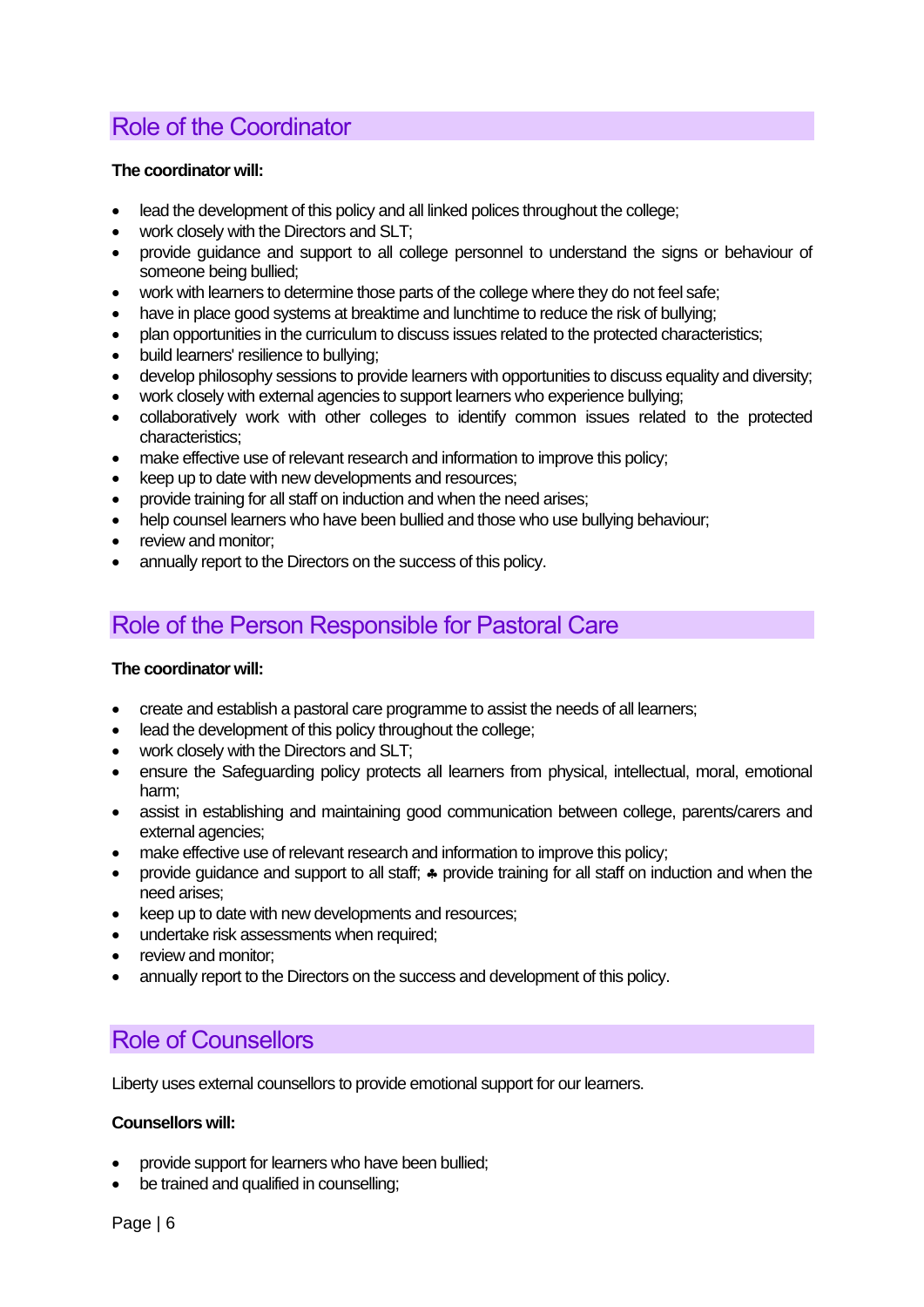- be trained to listen without passing judgement;
- be trained to help learners to sort out their thoughts and feelings;
- provide emotional support allowing learners to concentrate more in class, to feel better about themselves and to build their self-confidence;
- use a variety of creative methods to help learners express their concerns;
- provide enough time for a learner for to explore issues in a meaningful way;
- undertake counselling sessions in a private room;
- regularly review the situation with the learner and come to a joint decision when the sessions should end;
- ensure that all matters discussed during counselling sessions are completely confidential;
- only break confidentiality if there is a safeguarding disclosure and then will:
	- inform the learner that the information has to be shared with others;
	- − inform and seek advice from the Designated Safeguarding Lead.

## <span id="page-7-0"></span>Role of College Personnel

#### **College personnel will:**

- comply with this policy;
- be aware of all other linked policies;
- be aware of the signs of bullying in order to prevent bullying taking place;
- report all incidents of bullying;
- investigate all reported incidents of bullying:
- take all forms of bullying seriously;
- make sure that all learners know what to do if they are bullied;
- encourage learners to report any incidents of bullying to any member of the college personnel;
- support any learner who has been bullied;
- raise awareness of the wrongs of bullying through lessons;
- use preventative strategies such as buddy systems:
- undertake the appropriate training;
- implement the college's equalities policy and schemes;
- report and deal with all incidents of discrimination;
- attend appropriate training sessions on equality;
- report any concerns they have on any aspect of the college community.

## <span id="page-7-1"></span>Role of Learners

#### **Learners must:**

- be aware of and comply with this policy;
- report if they are being bullied;
- report if they see someone being bullied:
- discuss ways of preventing bullying through the YPG;
- follow the following instructions if they are bullied:
	- qet away from the situation as quickly as you can
	- report what happened to you to one of the college personnel by telling them:
		- what has happened to you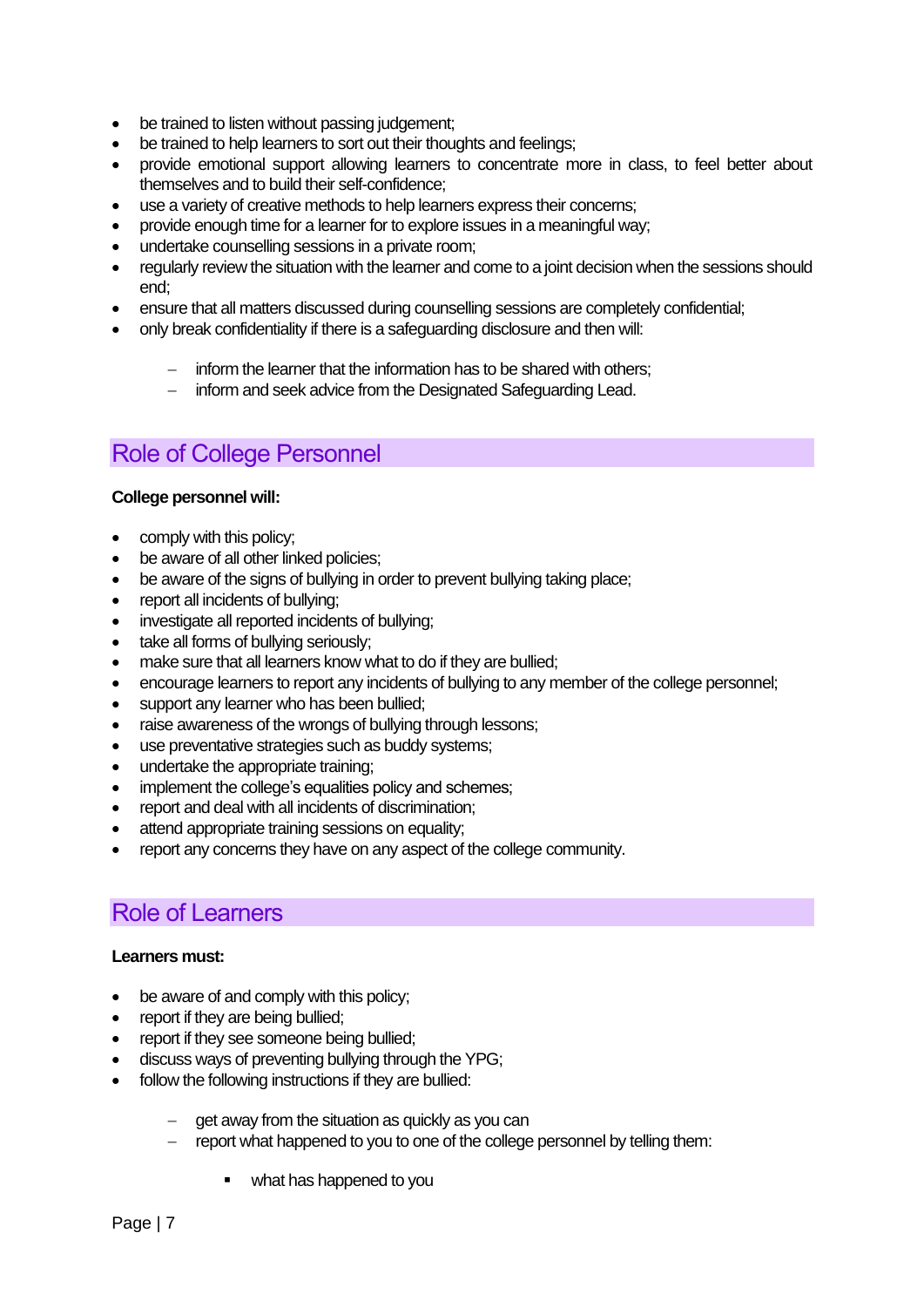- how you feel
- if you have been bullied before
- who bullied you
- where the incident happened
- when it happened
- − make sure that your report is dealt with and who you told
- − tell your parents or another family member
- − ask for counselling if you are really upset
- treat others, their work and equipment with respect;
- talk to others without shouting and will use language which is neither abusive nor offensive;
- support the Code of Conduct and guidance necessary to ensure the smooth running of the college;
- liaise with the YPG:
- take part in questionnaires and surveys.

## <span id="page-8-0"></span>Role of Parents

#### **Parents must:**

- be aware of and support this policy;
- report to the college any concerns they have of their child being bullied;
- be assured that the college will deal with all incidents of bullying;
- be assured that they will be informed of incidents and will be involved in discussions;
- be asked to take part in periodic surveys conducted by the college;
- support the Code of Conduct and guidance necessary to ensure smooth running of the college.

## <span id="page-8-1"></span>Training for College Personnel

#### **All college personnel:**

- have equal chances of training, career development and promotion
- receive training on this policy on induction which specifically covers:
	- − What is bullying?
	- − How to identify, prevent and manage bullying.
	- − Types of bullying such as Cyberbullying, bullying, bullying of learners with special educational needs, homophobic bullying and bullying around race, religion and culture.
	- − Recognising bullying.
	- − Anti-bullying strategies.
	- − How to deal with a bullying incident.
	- − Tackling Homophobia
	- − Building learners resilience to bullying.
	- − Working and co-operating with parents and carers
- receive periodic training so that they are kept up to date with new information;
- receive equal opportunities training on induction in order to improve their understanding of the Equality Act 2010 and its implications.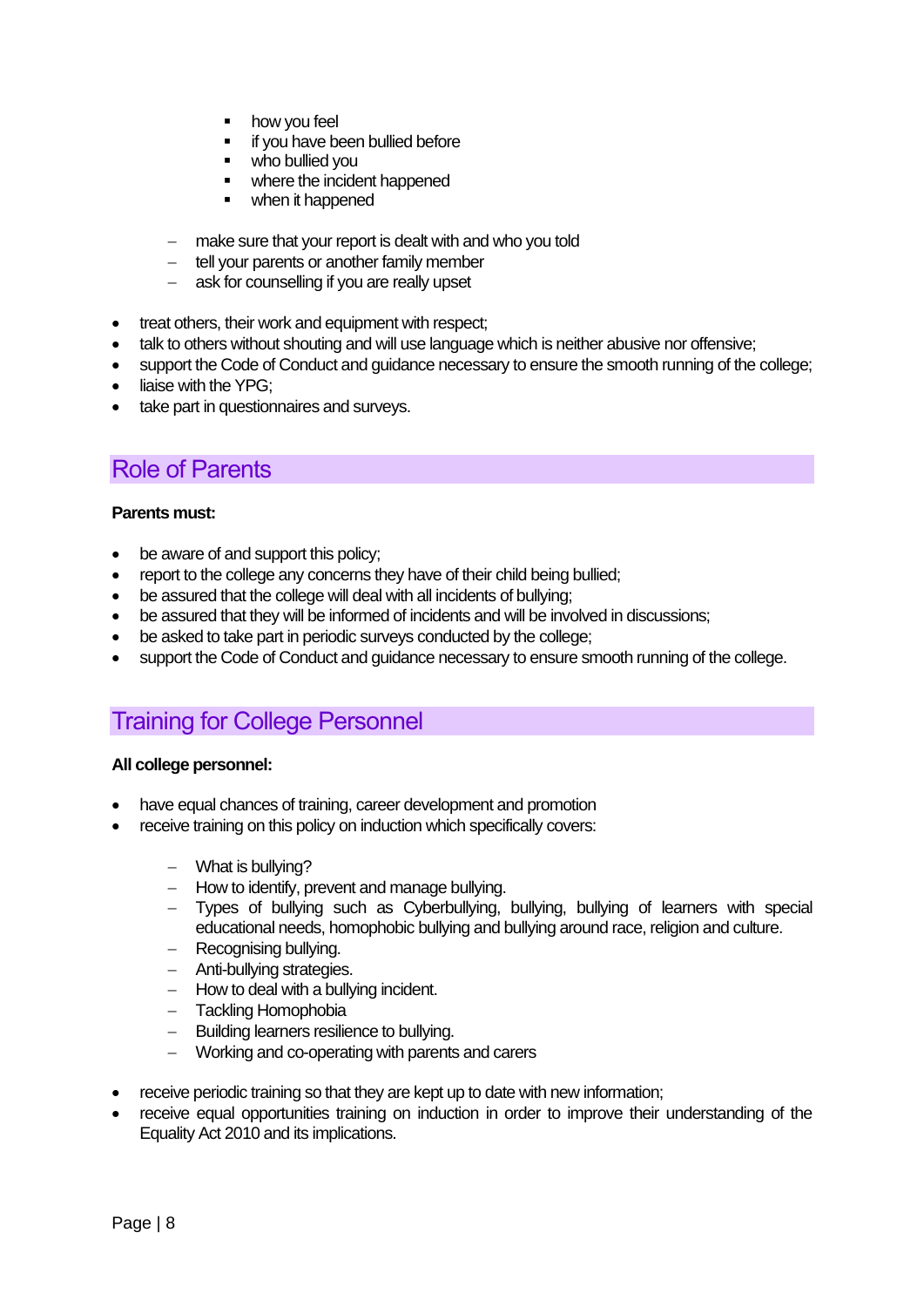## <span id="page-9-0"></span>Raising Awareness of this Policy

#### **We will raise awareness of this policy via:**

- Learner Handbook;
- College website;
- Staff Shared Drive;
- Meetings with parents such as introductory, transition, parent-teacher consultations;
- College events;
- Meetings with college personnel;
- Information displays in the main college entrance:
- Text messages
- Email

# <span id="page-9-1"></span>Equality Impact Assessment

Under the Equality Act 2010 we have a duty not to discriminate against people on the basis of their age, disability, gender, gender identity, pregnancy or maternity, race, religion or belief and sexual orientation.

This policy has been equality impact assessed and we believe that it is in line with the Equality Act 2010 as it is fair, it does not prioritise or disadvantage any learner and it helps to promote equality at this college.